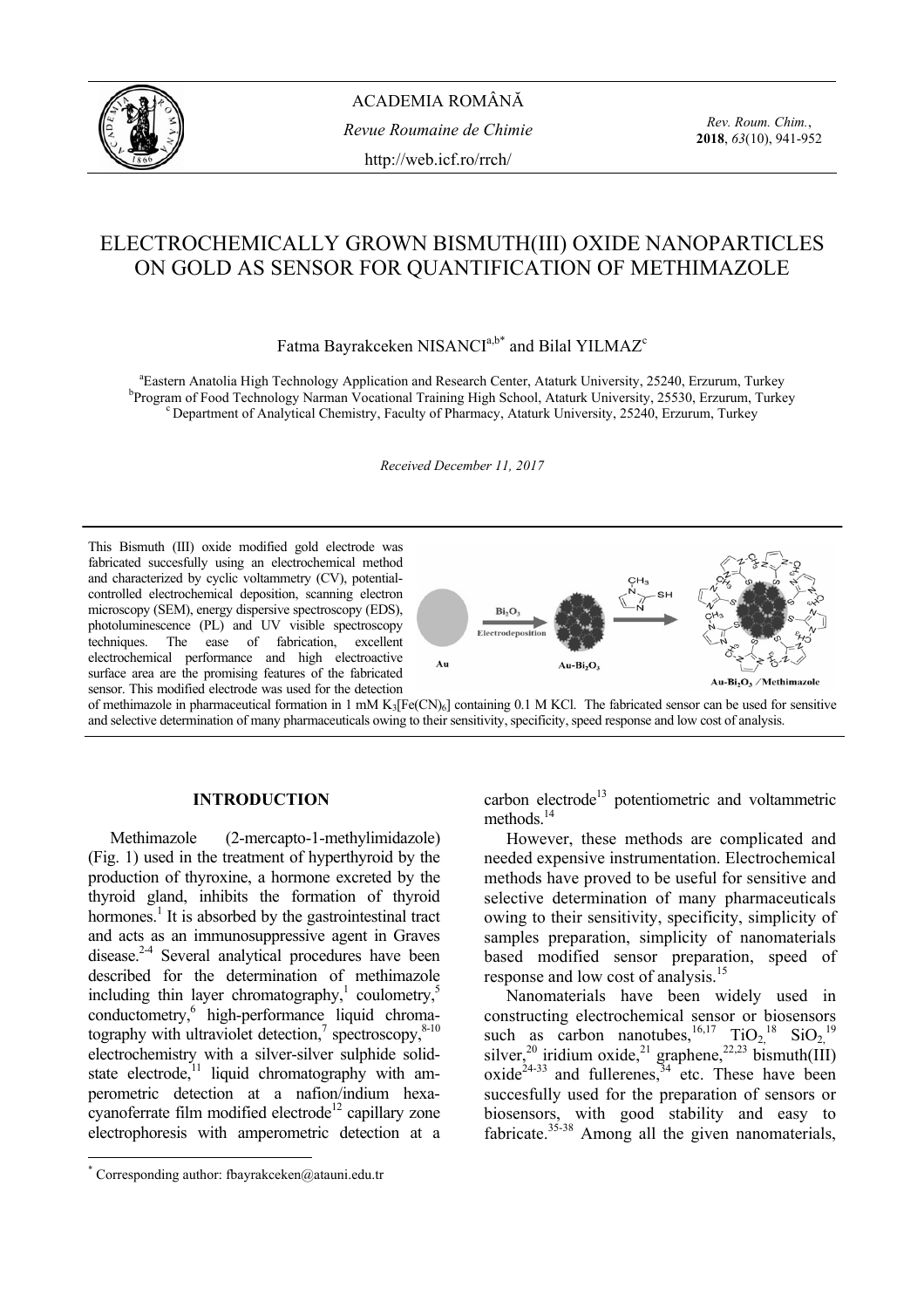bismuth (III) oxide is recognized as one of the most promising electrode materials for electrochemical sensing devices due to its characteristic parameters such as energy band gap, large surface area, electrochemical stability and catalytic behavior that are suitable for large applications. Apart from the improvement in the sensitivity, its high electrical conductivity, chemical stability and mechanical strength proved a suitable electrochemical sensor for its application in voltammetric measurement.<sup>39</sup> In addition, bismuth (III) oxide is nontoxic and has excellent chemical inertness and biocompatibility. Nanosized bismuth (III) oxide shows greater advantages and novel characteristics than regular sized particles, such as the much higher specific surface and greater surface free energy, which are favorable for the biomolecules adsorption.<sup>40</sup>



Fig. 1 – Chemical structure of methimazole.

The main objective of this work is the first application of bismuth oxide nanoparticles to develop a new sensor for the trace quantification of methimazole. It was used to investigate the electrochemical response of methimazole on the surface of Bismuth III oxide nanoparticles/Au modified electrode. Structural and morphology characterization, cyclic voltammetry (CV), potential-controlled electrochemical deposition, scanning electron microscopy (SEM), energy dispersive spectroscopy (EDS), photoluminescence (PL) and (UV) visible spectroscopy studies performed on the synthesized nano- $Bi<sub>2</sub>O<sub>3</sub>$  are presented.

#### **EXPERIMENTAL**

#### **Materials**

#### *Chemical, Reagents and Analytical Conditions*

Methimazole obtained from Sigma (Germany). Thyromazol tablets were purchased from the local pharmacy (Erzurum, Turkey). A stock solution of 100 µg/mL was prepared by dissolving the compound in formation 1 mM  $K_3[Fe(CN)_6]$ containing 0.1 M KCl. All other reagents were of analytical grade or equivalent, and obtained from Merck or Fluka.

Standard solutions were prepared by serial dilution of the stock solution with selected supporting electrolyte. The calibration curve for SWV and DPV analysis was constructed by plotting the peak current against the methimazole concentration. The ruggedness and precision were checked at different days, within day and between days. Relative standard deviations were calculated to check the ruggedness and precision of the method.<sup>41</sup> The precision and accuracy of analytical methods are described in a quantitative fashion by the use of relative errors (bias %). One example of relative error is the accuracy, which describes the deviation from the expected results. All solutions were kept in the dark in a refrigerator and were used within several hours to avoid hydrolysis. However, voltammograms of the sample solutions recorded 72 h after preparation did not show appreciable change in assay values.

Voltammetric measurements were obtained with Gamry Potentiostat Interface 1000 controlled with software PHE 200 and PV 220. A three electrode cell system used gold electrode (Polycrystalline Au electrode 99.99% pure) as working electrode and an Ag/AgCl (KCl 3M, BAS) electrode as the reference electrode. All the results in the figures are presented in respect to the Ag/AgCl, 3M KCl reference electrodes.

All pH measurements were made with Model 538 pH meter (WTW, Austria), calibrated with standard buffers (Fixanal, Riedel-deHaen, Germany) at room temperature. All measurements were carried out at ambient temperature of the laboratory (22-25 $\mathrm{^0C}$ ).

For analytical application, the following parameters being employed: SWV pulse amplitude 25 mV, frequency 15 Hz, potential step 4mV; DPV pulse amplitude 50 mV, pulse width 50 ms, scan rate 20 mV/s.

Cyclic voltammetry: The initial and final potentials were variable, depending on the pH value and the cut-off electrolyte. Scan rate measurements in the range 10-1000 mV/s.

The morphological analysis and elemental composition determination  $(Bi/O)$  of the  $Bi<sub>2</sub>O<sub>3</sub>$  nanostructures were carried out by EDS with a INSPECT S50 system coupled to the scanning electron microscope. Steady-state fluorescence measurements were performed with Shimadzu RF-5301 PC spectrofluorophotometer.

#### **The sensor fabrication**

The electrochemical deposition technique employed in the growth of the  $Bi<sub>2</sub>O<sub>3</sub>$  nanostructures was growth from a solution at 1 mM  $Bi(NO<sub>3</sub>)$ <sub>3</sub> and pH 1.5, dissolved  $O<sub>2</sub>$  gas. Electrochemical deposition of Bi film was carried out in room temperature at constant potential of + 300 mV for 30 min. The  $Bi_2O_3/Au$ working electrode was dried at room temperature and the film was cured with warm air for about 1 min (Scheme 1).

#### **Procedure for Pharmaceutical Preparations**

A total 10 tablets of methimazole (Thyromazol) were accurately weighed and powdered. An amount of this powder corresponding to one tablet methimazole content was weighed and accurately transferred into 100 mL calibrated flask and 50 mL of 1 mM  $K_3[Fe(CN)_6]$  containing 0.1 M KCl was added and then the flask was sonicated to 10 min at room tempature. The flask was filled to volume with 1 mM  $K_3[Fe(CN)_6]$ containing 0.1 M KCl. The resulting solutions in both the cases were filtered through Whatman filter paper no<sup>42</sup> and suitably diluted to get final concentration within the limits of linearity for the respective proposed method. The drug content of methimazole tablet was calculated from the current potential curve.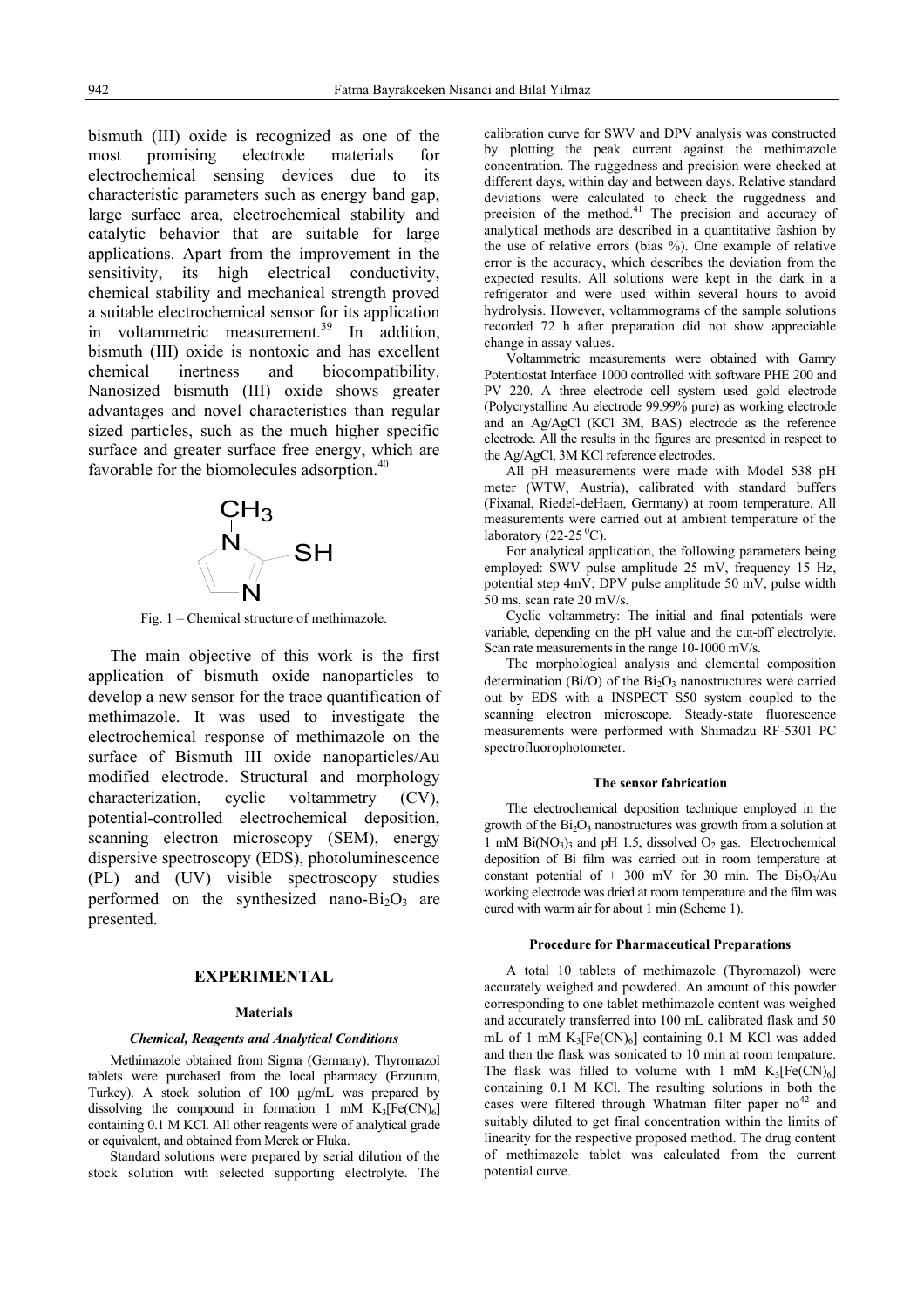

Scheme  $1$  – Schematic illustration of the electrochemically patterned  $Bi<sub>2</sub>O<sub>3</sub>$  biosensor on Au.



Fig. 2 – SEM images of the electrodeposited  $Bi<sub>2</sub>O<sub>3</sub>$  nanostructures on Au (111) electrodes  $(+ 300 \text{ mV})$  for  $\overline{5}$  min (a-b) and 15 min (c-d).

# **RESULTS AND DISCUSSION**

### Characteristics of Synthesized nano-Bi<sub>2</sub>O<sub>3</sub>

Fig. 2 (a-b) and (c-d) show the SEM micrographs of the  $Bi<sub>2</sub>O<sub>3</sub>$  nanostructures, shaped as 3D hierarchical architectures and 2D petal like nanoplates of different shape and electrodeposited on Au (111) electrodes at a potential of  $Bi<sub>2</sub>O<sub>3</sub>$ (+ 300 mV) for 5 and 15 min. This indicates that the deposition parameters, such as deposition potential and the concentration of  $Bi^{3+}$ , remained constant in our experiment.

In Fig. (2a-b), it can be observed that most of the sample's surface is covered by well-defined nanostructures. The magnified SEM image (Fig. 2c) indicates that the nanostructures possess 3D hierarchical architectures of flower like appearance and the diameter of 3D is 100 nm. Fig. 2d shows a single 3D flower, made up of dozens of 2D petallike nanoplates. These results also revealed that the size of the  $Bi<sub>2</sub>O<sub>3</sub>$  nanostructures could be tunned simply by controlling the deposition time.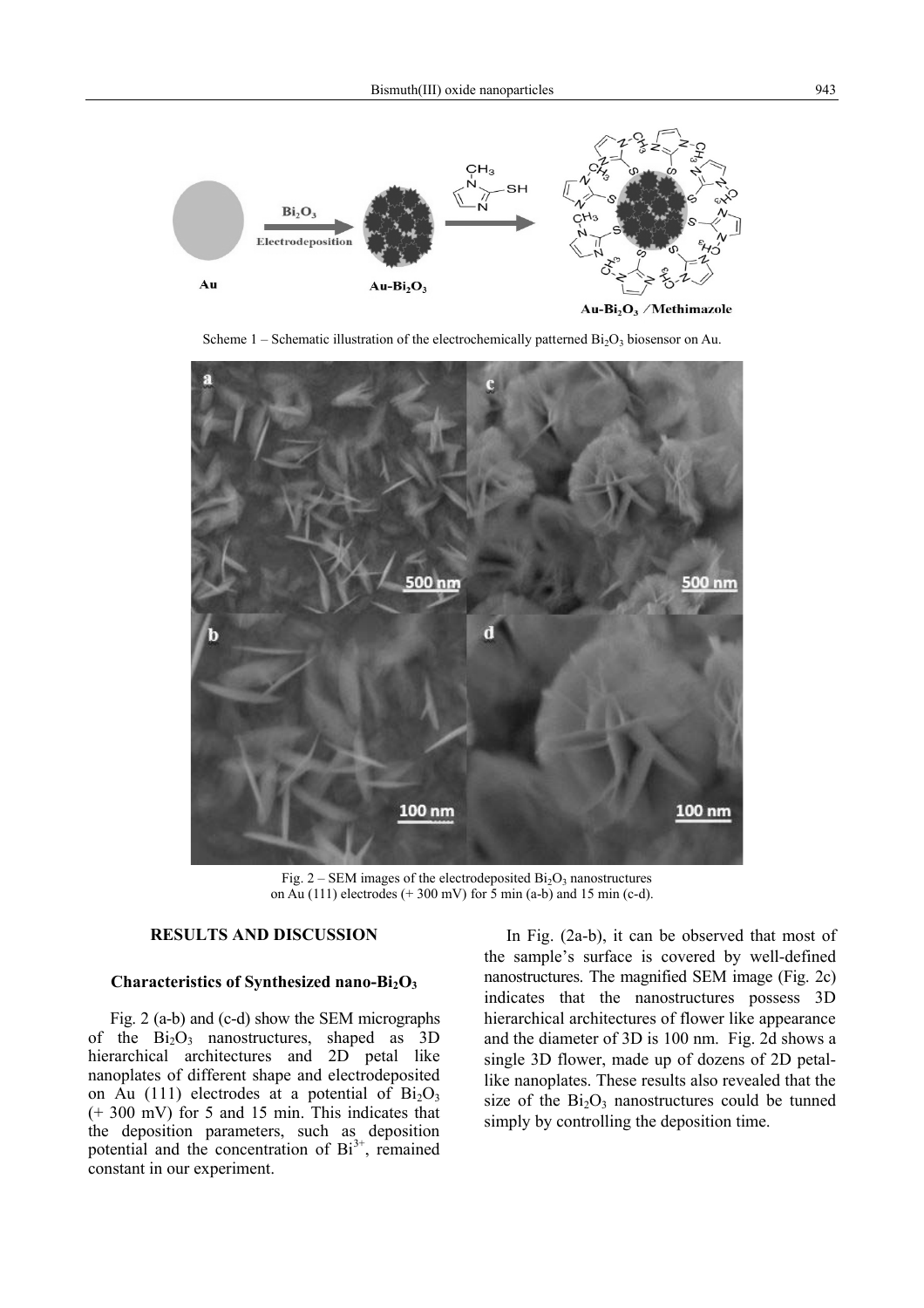

Fig.  $3$  – PL spectrum and UV-visible absorption spectrum of the electrodeposited  $Bi<sub>2</sub>O<sub>3</sub>$  nanostructures on ITO/quartz substrates.



Fig.  $4 - EDS$  spectrum of the electrodeposited  $Bi<sub>2</sub>O<sub>3</sub>$  nanostructures on a Au electrode at + 300 mV for 15 min.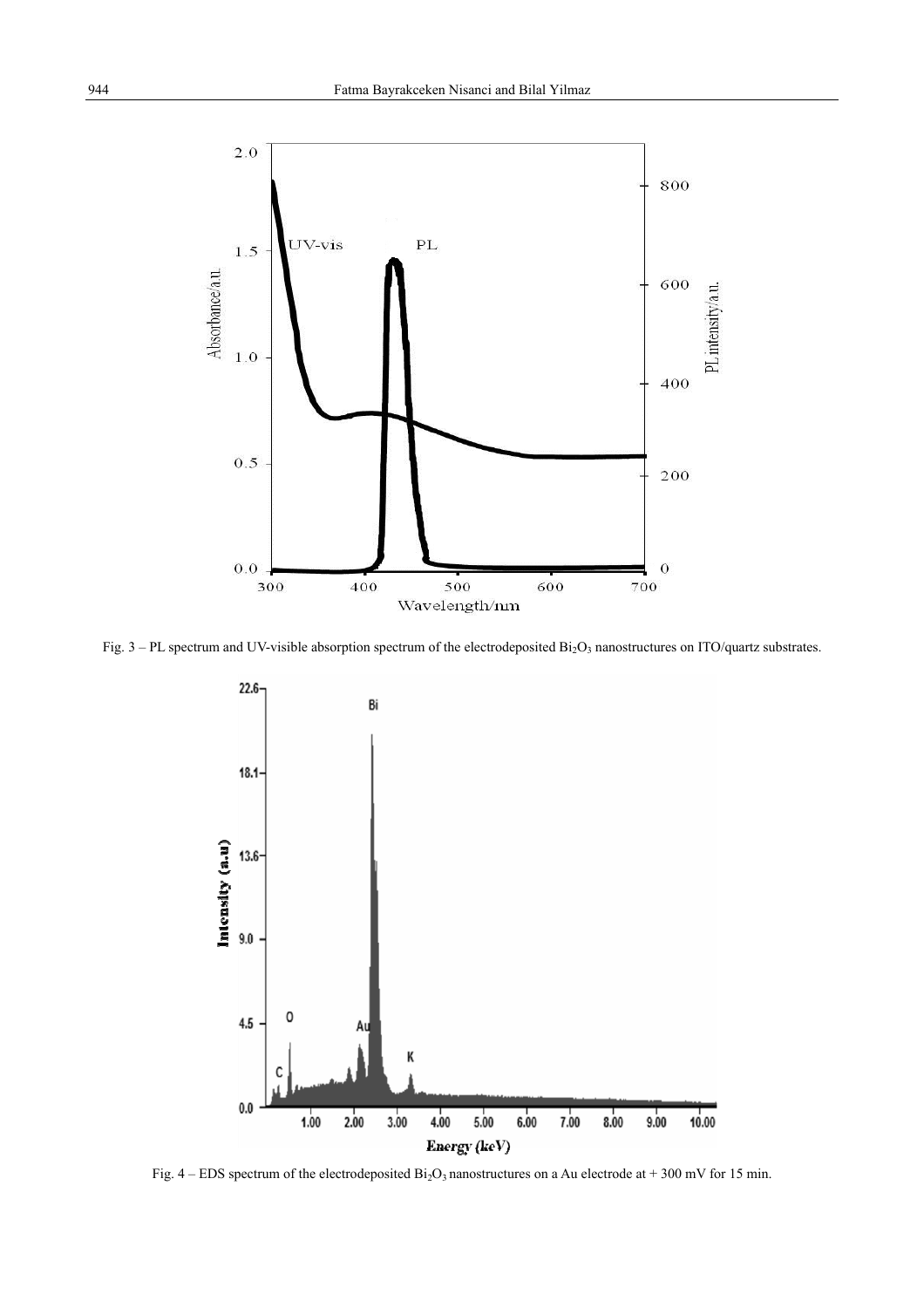Fig. 3 is the PL emission spectrum of the  $Bi<sub>2</sub>O<sub>3</sub>$ monitored at room temperature. The  $Bi<sub>2</sub>O<sub>3</sub>$  exhibits a strong and sharp PL signal in the range from 300 to 700 nm within a maximum peak to 450 nm (2.75 eV). The strong PL emission band observed from the  $Bi<sub>2</sub>O<sub>3</sub>$  hierarchical architectures was associated with the oxygen vacancy defects [42]. UV-visible absorption spectra of the  $Bi_2O_3$  as obtained from the nanostructure are shown in Fig. 3. The wide absorption nature of the spectra confirms direct band to band transition caused by the absorbed photon within semiconductor. The extrapolated edge of the absorption spectra intercepts with the wavelength ( $\lambda$ ) axis at  $\sim$  420 nm (2.95 eV). EDS (Fig. 4) detection accompained with SEM analysis is also accomplished and the result is shown in Fig. 2 From the corresponding EDS analysis the body of the film is composed of Bi and O, and the ratio of Bi to O approximates to 2:3, which conform to the chemical formula of  $Bi<sub>2</sub>O<sub>3</sub>$ , except for the gold from the working electrode and trace amounts of C and K due to leakage from the reference electrode.

### **Electrochemical Behavior of Methimazole**

The electrochemical behavior of methimazole was investigated at the electrode in 1 mM  $K_3[Fe(CN)_6]$  containing 0.1 M KCl as the supporting electrolyte by using cyclic voltammetry (CV). Fig. 5 shows a typical cyclic voltammogram of 30 µg/mL methimazole recorded under these conditions for the scan rate of 0.1 V/s. In the anodic sweep, an oxidation peak is seen at potential of about 0.72 V. Upon reversing the potential scan, no reduction peak corresponding to this oxidation wave is observed, indicating the irreversible nature of the electrode reactions.

In order to gain a deeper insight into the voltammetric waves, the effect of scan rate on the anodic peak currents (Im) and peak potentials (Ep) was studied in the range of 0.01-1 V/s of the potential scan rates in acetonitrile solution containing 30 µg/mL concentration of methimazole (Fig. 6).



Fig. 5 – Cyclic voltammogram (CV) for the oxidation of 30  $\mu$ g/mL methimazole in 1 mM K<sub>3</sub>[Fe(CN)<sub>6</sub>] containing 0.1 KCl at Au (111) electrode, scan rate: 0.1 V/s.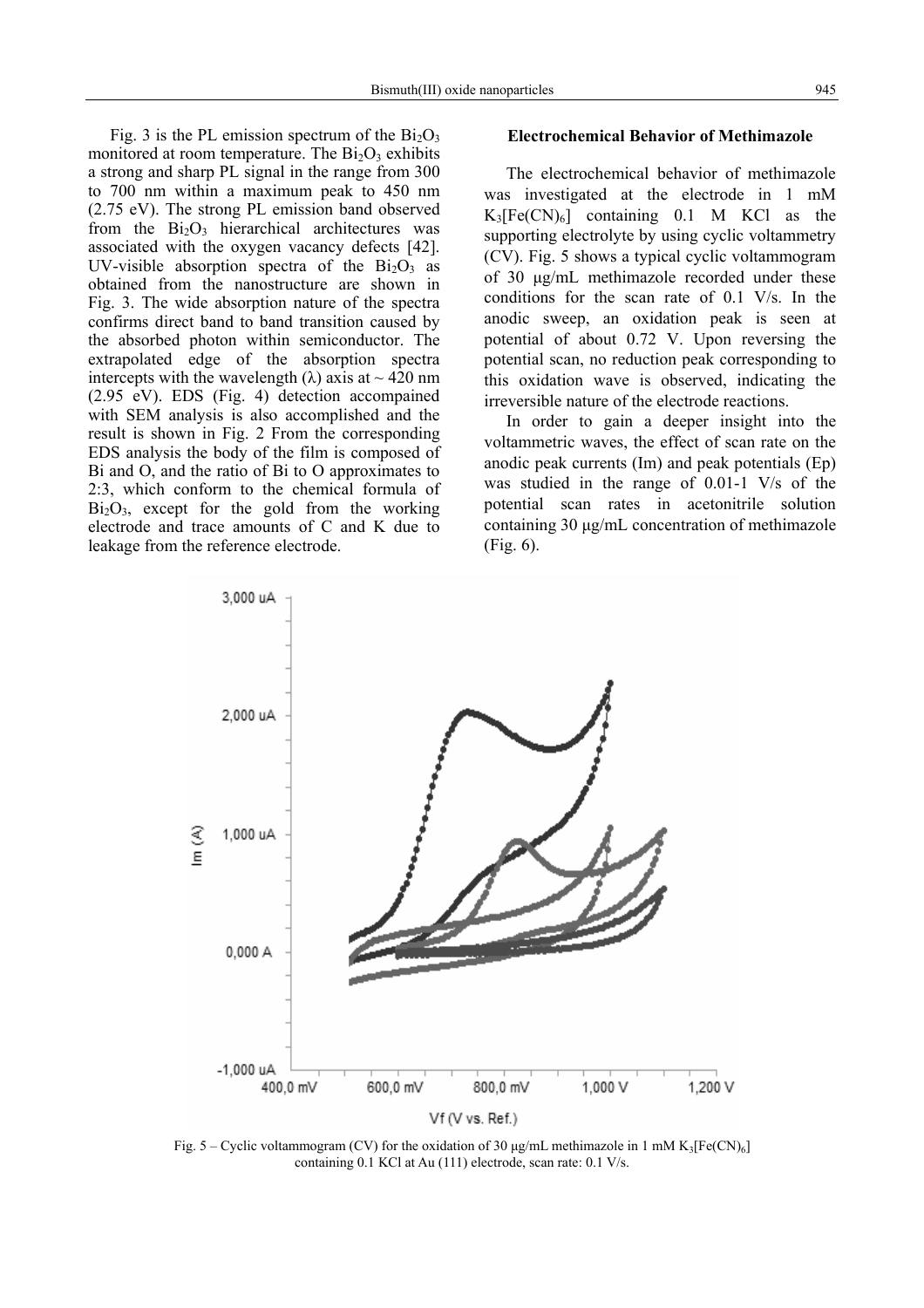

Fig. 6 – Linear sweep voltammograms (LSV) for the oxidation of 30  $\mu$ g/mL methimazole in 1 mM K<sub>3</sub>[Fe(CN)<sub>6</sub>] on Bi<sub>2</sub>O<sub>3</sub>/Au electrode as a function of scan rate; from inner to outer, 5, 10, 25, 50, 100, 200, 400, 600, 800, 1000 mV/s.



Fig. 7 – Square wave voltammograms (SWV) for different concentrations of methimazole at  $Bi_2O_3/Au$  electrode in 1 mM  $K_3[Fe(CN)_6]$ . Methimazole concentration; 5, 7.5, 10, 15, 20, 25 and 30  $\mu$ g/mL (down to up).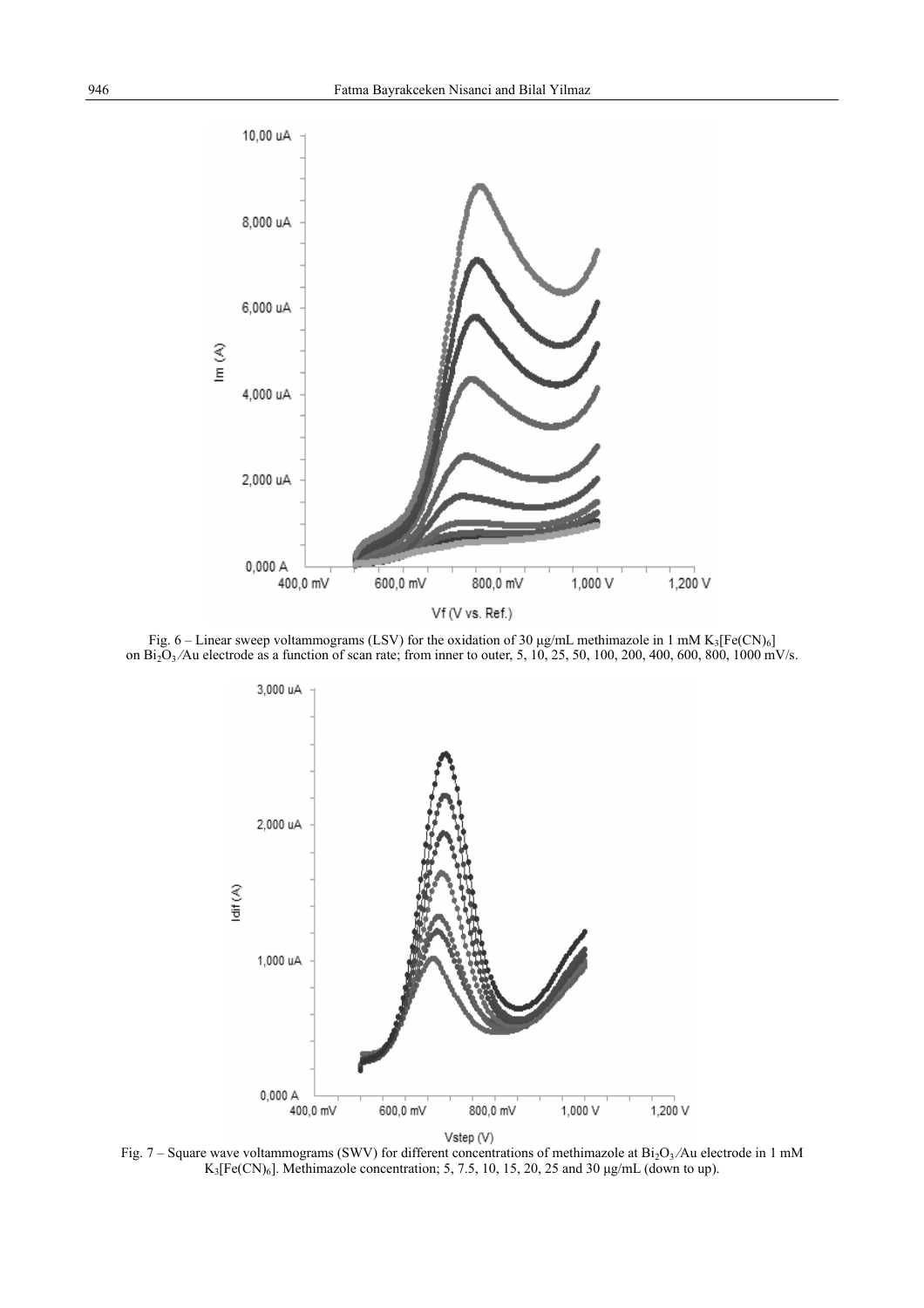The representative linear sweep voltammograms obtained at  $Au-Bi<sub>2</sub>O<sub>3</sub>$  electrode for 30  $\mu$ g/mL methimazole as a function of the scan rate are presented in Fig. 7. Scan rate dependency experiments show that the peak currents for peak vary linearly with the scan rate (ν) which points out the adsorption-controlled process. However, the plots of logarithm of peak currents *versus* logarithm of scan rates for  $30 \mu g/mL$  concentration of methimazole display straight lines with 0.5818 slope which are close to theoretical value of 0.5 expected for an ideal diffusion-controlled electrode process.<sup>43</sup> Im-log v curve is more eligible for this aim, therefore, a diffusional process for peak should be considered. These results suggest that the redox species are diffusing freely from solution and not precipitating onto the electrode surface. The reason for this behavior may be due to the solubility of the intermediate species in potassium ferrocyanide or poor adherence of products on the electrode surface.

# **Validation of the Method**

The validation was carried out by establishing specificity, linearity, accuracy, precision, limit of detection (LOD), limit of quantification (LOQ),

500.0 nA

ruggedness, recovery according to ICH Q2B recommendations.<sup>45</sup>

#### **Specificity**

Excipients (corn starch, magnesium stearate, lactose, sodium lauryl sulfate, polyethyleneglycol, titanium dioxide, carboxymethylcellulose, hydroxypropylmethylcellulose and talc) were added to the drug for recovery studies, according to the manufacturer's batch formulas for 5 mg methimazole per tablet. The mean percentage recovery of 30 µg/mL methimazole showed no significant excipient interference; thus the procedures were able to assay methimazole in the presence of excipients, and hence it can be considered specific.

#### **Linearity**

Standard solutions were prepared as 5-30  $\mu$ g/mL (5, 7.5, 10, 15, 20, 25 and 30 µg/mL) for SWV and DPV (Figs. 8,9), respectively. Calibration curves were constructed for methimazole standard by plotting the concentration of compound *versus* peak current responses. The calibration curves were evaluated by their correlation coefficients.



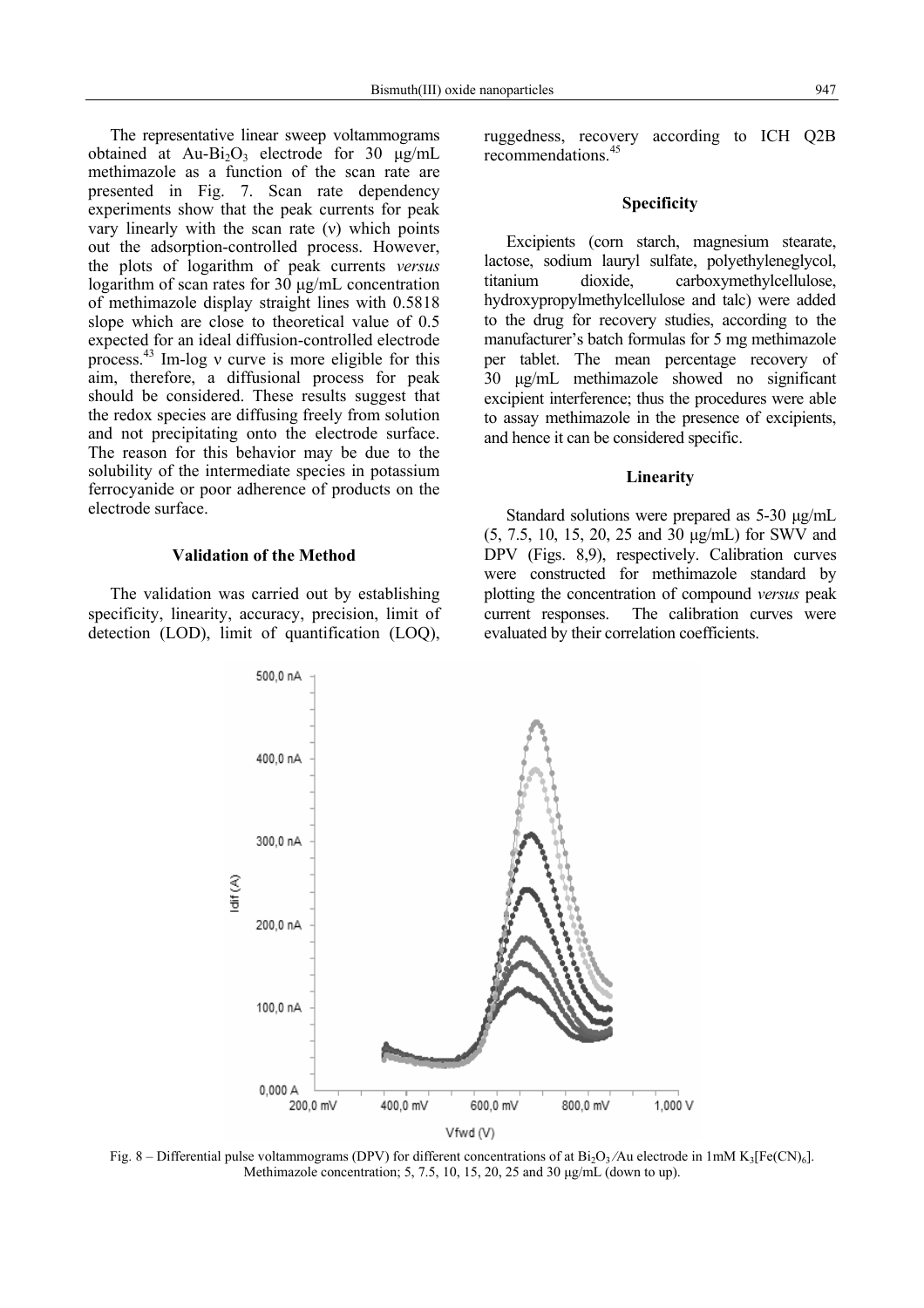

Fig. 9 – Thyromazol tablet SWV 2 for different two concentrations 10 and 25 µg/mL.

| Regression data of the calibration lines for quantitative determination of methimazole |            |          |  |  |
|----------------------------------------------------------------------------------------|------------|----------|--|--|
| Parameters                                                                             | <b>DPV</b> |          |  |  |
| Measured potential (V)                                                                 | $+0.69$    | $+0.68$  |  |  |
| Linearity $(\mu g/mL)$                                                                 | $5 - 30$   | $5 - 30$ |  |  |
| Slope                                                                                  | 0.059      | 0.013    |  |  |
| Intercept                                                                              | 0.739      | 0.054    |  |  |
| R                                                                                      | 0.998      | 0.998    |  |  |
| $S_{a}$                                                                                | 0.232      | 0.373    |  |  |
| $S_b$                                                                                  | 0.025      | 0.014    |  |  |
| $LOD$ ( $\mu$ g/mL)                                                                    | 0.06       | 0.12     |  |  |
| $LOQ$ ( $\mu$ g/mL)                                                                    | 1.18       | 0.36     |  |  |
| Precision (RSD%)                                                                       | 2.10       | 2.08     |  |  |
| Accuracy (% relative error)                                                            | $-2.18$    | 2.33     |  |  |
| Repeatability of peak current (RSD%) <sup>a</sup>                                      | 1.52       | 1.73     |  |  |
| Repeatability of peak potential (RSD%)                                                 | 1.07       | 1.43     |  |  |
| Reproducibility of peak current (RSD%)                                                 | 2.36       | 2.86     |  |  |
| Reproducibility of peak potential (RSD%)                                               | 1.79       | 2.62     |  |  |

Regression data of the calibration lines for quantitative determination of methimazole

*Table 1*

RSD: Relative standard deviation, <sup>a</sup>Average of six replicate determinations, S<sub>a</sub>: Standard deviation of intercept of regression line, S<sub>b</sub>: Standard deviation of slope of regression line, R: Coefficient of correlation, LOD: Limit of detection, LOQ: Limit of quantification.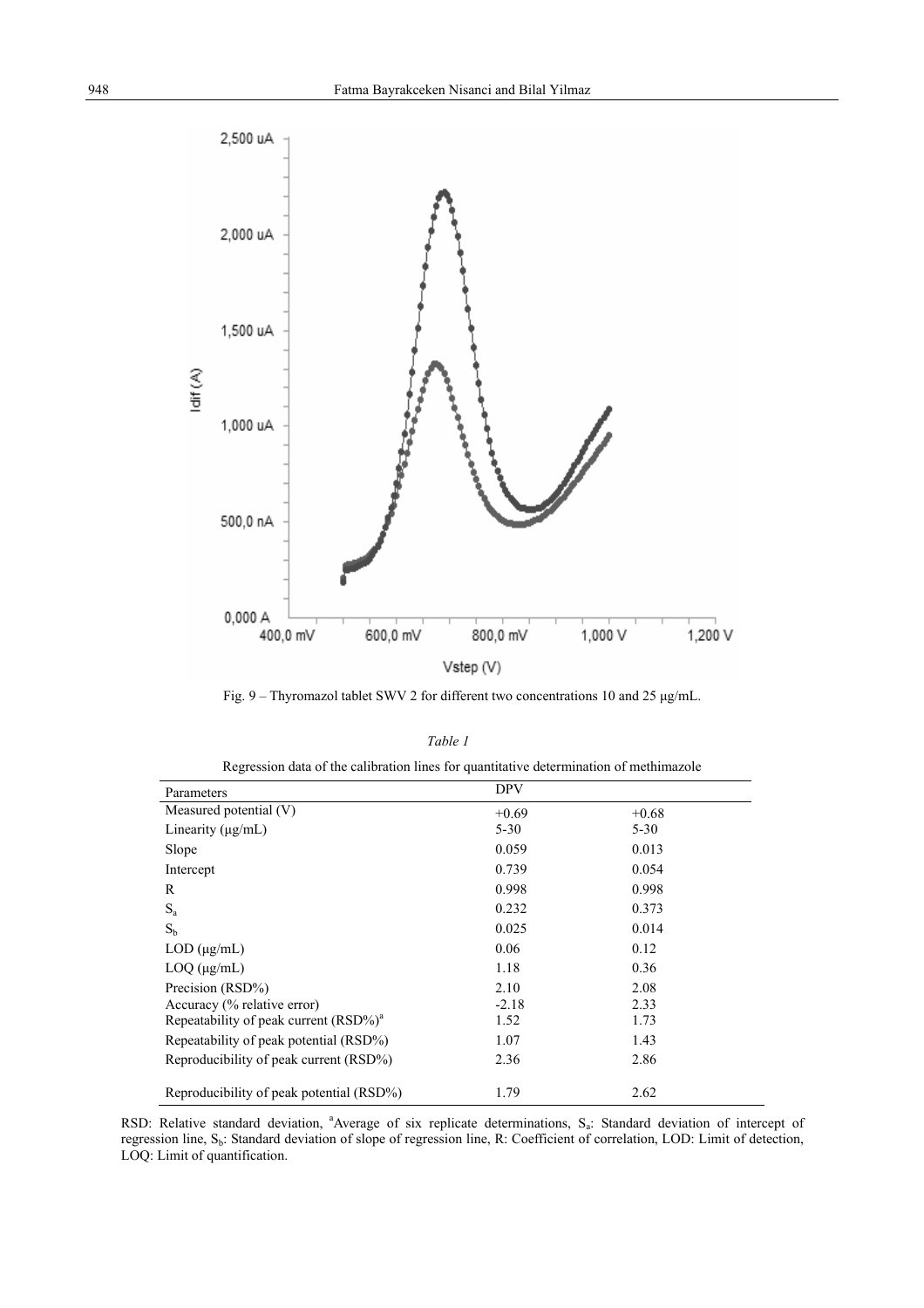The correlation coefficients (r) of all the calibration curves were consistently greater than 0.99. The linear regression equations were calculated by the least squares method using Microsoft Excel® program and summarized in Table 1.

#### **Accuracy and Precision**

Accuracy of the assay methods was determined for both intra-day and inter-day variations using the six times analysis of the QC samples. Repeatability refers to the use of the analytical procedure within a laboratory over a short period of time that was evaluated by assaying the QC samples during the same day. Intermediate precision was assessed by comparing the assays on different days (3 days). The intra-day accuracy ranged from -2.18 % to 2.33% and precision from 1.52% to 1.73%. The results obtained from intermediate precision (inter-day) also indicated a good method precision.

# **Limits of detection (LOD) and Quantitation (LOQ)**

For the LOD and LOQ of methimazole by the proposed methods were determined using calibration standards. LOD and LOQ values were calculated as 3.3  $\sigma$ /S and 10  $\sigma$ /S, respectively, where S is the slope of the calibration curve and  $\sigma$  is the standard deviation of y-intercept of regression equation  $(n=3)^{43}$ . The LOD and LOQ values of the methods were summarized in Table 1.

### **Ruggedness**

In this study, the SWV and DPV determinations of methimazole were carried out by a different analyst in the same instrument with the same standard. The results showed no statistical differences between different operators suggesting that the developed method was rugged.

#### **Stability**

To evaluate the stability of methimazole, standard solutions were prepared separately at concentrations covering the low, medium and higher ranges of calibration curve for different temperatures and times. These solutions were stored at room temperature, refrigeratory  $(4 \text{ }^{\circ}C)$ and frozen  $(-20 °C)$  temperature for 24 h and 72h. Stability measurements were carried out with SWV

and DPV method. The results were evaluated comparing these measurements with those of standards and expressed as percentage deviation and methimazole was found as stable at room temperature, 4 and -20  $^{\circ}$ C for at least 72h.

#### **Recovery**

To determine the accuracy of the SWV and DPV methods and to study the interference of formulation additives, the recovery was checked as three different concentration levels. Analytical recovery experiments were performed by adding a known amount of pure drugs to pre-analyzed samples of commercial tablet form (Figs. 9,10). The recovery values were calculated by comparing the concentration obtained from the spiked samples with actual added concentrations. These values are also listed in Table 2.

### **Comparison of the Methods**

Voltammetry has been recently proposed as a promising new analytical method for electrochemical detection of drugs. Owing to the high sensitivity, low cost, simplicity of instrumentation and short analysis time voltammetric techniques are important methods for pharmaceutical analysis.46,47

SWV and DPV voltammetry methods were applied for the determination of the commercial tablets (Table 2). The results show high reliability and reproducibility of the two methods. The best results were statistically compared using the t-test. At 95% confidence level, the calculated t-values do not exceed the theoretical values (Table 4). Therefore, there is no significant difference between SWV and DPV voltammetry methods.

Voltammetric determination of methimazole at glassy carbon electrodes in thyromazol tablets was referred to the regression equation. The relative standard deviations (RSD) were 1.02% using the proposed methods for the voltammetric analysis of thyromazol tablets. The validity of the proposed procedures applied to thyromazol tablets was also assured by the recovery of standard additions. A mean recovery of 99.9% with RSD of 1.34 was obtained. The results of the drug analysis obtained from the proposed methods are in close agreement with the claimed value. At the same time, the results obtained are also comparable with the results obtained from liquid chromatography and capillary zone electrophoresis.<sup>12,13</sup> Also, the results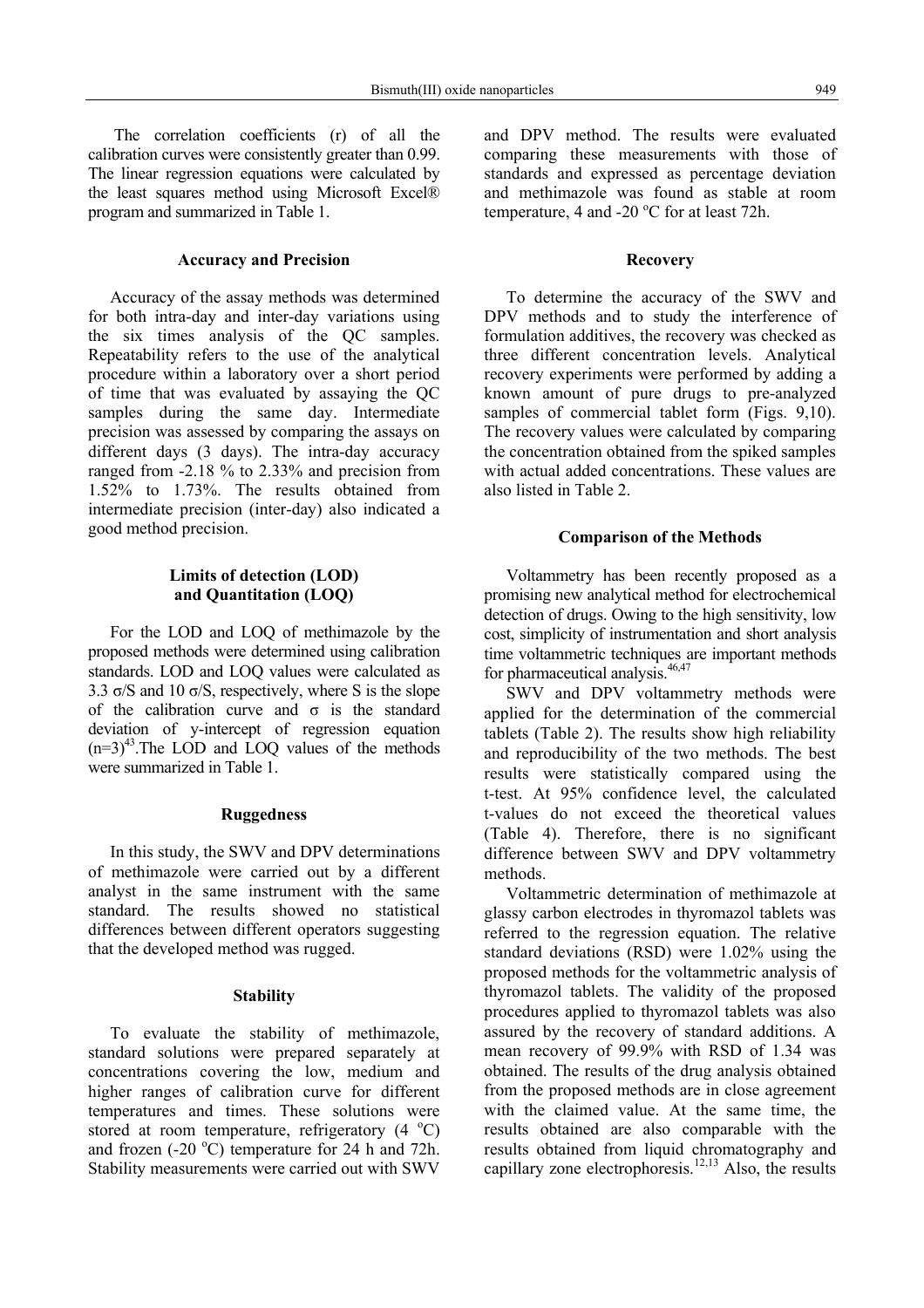obtained using the proposed method in this study are well compared with several electrochemical methods for the determination of methimazole as shown in Table 4. However, the results obtained from the proposed method indicate that this method is more precise and accurate for the determination of methimazole in drug samples.

SWV and DPV are effective and rapid electroanalytical techniques with well-established advantages, including good discrimination against background current and low detection  $\lim$ its.<sup>4</sup> Two calibration graphs from the bulk solution of methimazole according to the procedures described above were constructed by using SWV and DPV.



Fig. 10 – Thyromazol tablet DPV 2 for different two concentrations (10 and 25 µg/mL).

*Table 2*

|  |  |  | Recovery of methimazole in pharmaceutical preparation by proposed methods |
|--|--|--|---------------------------------------------------------------------------|

| Pharmaceutical<br>preparation | Added<br>$(\mu g/mL)$ | <b>SWV</b>        |                    |                            | <b>DPV</b>        |                               |                            |
|-------------------------------|-----------------------|-------------------|--------------------|----------------------------|-------------------|-------------------------------|----------------------------|
|                               |                       | Found $\pm$ SD    | Recovery<br>$(\%)$ | RSD <sup>a</sup><br>$(\%)$ | Found $\pm$ SD    | Recovery<br>$\left(\%\right)$ | RSD <sup>a</sup><br>$(\%)$ |
|                               | 5                     | $4.9 \pm 0.11$    | 98.0               | 2.24                       | $5.1 \pm 0.22$    | 102.0                         | 4.31                       |
| Thyromazol<br>$(10 \mu g/mL)$ | 15                    | $14.9 \pm 0.23$   | 99.3               | 1.54                       | $14.7 \pm 0.34$   | 98.0                          | 2.31                       |
|                               | 25                    | $24.89 \pm 0.418$ | 99.6               | 1.68                       | $25.16 \pm 0.597$ | 100.6                         | 2.37                       |

SD: Standard deviation of six replicate determinations, RSD: Relative standard deviation, <sup>a</sup>Average of six replicate determinations SD: Standard deviation of six replicate determinations, RSD: Relative standard deviation

SE: Standard error, <sup>a</sup>Theoretical values, Theoretical values at p=0.05, Ho hypothesis: no statistically significant difference exists between four methods,  $F_t > F_c$ : Ho hypothesis is accepted (P  $> 0.05$ ).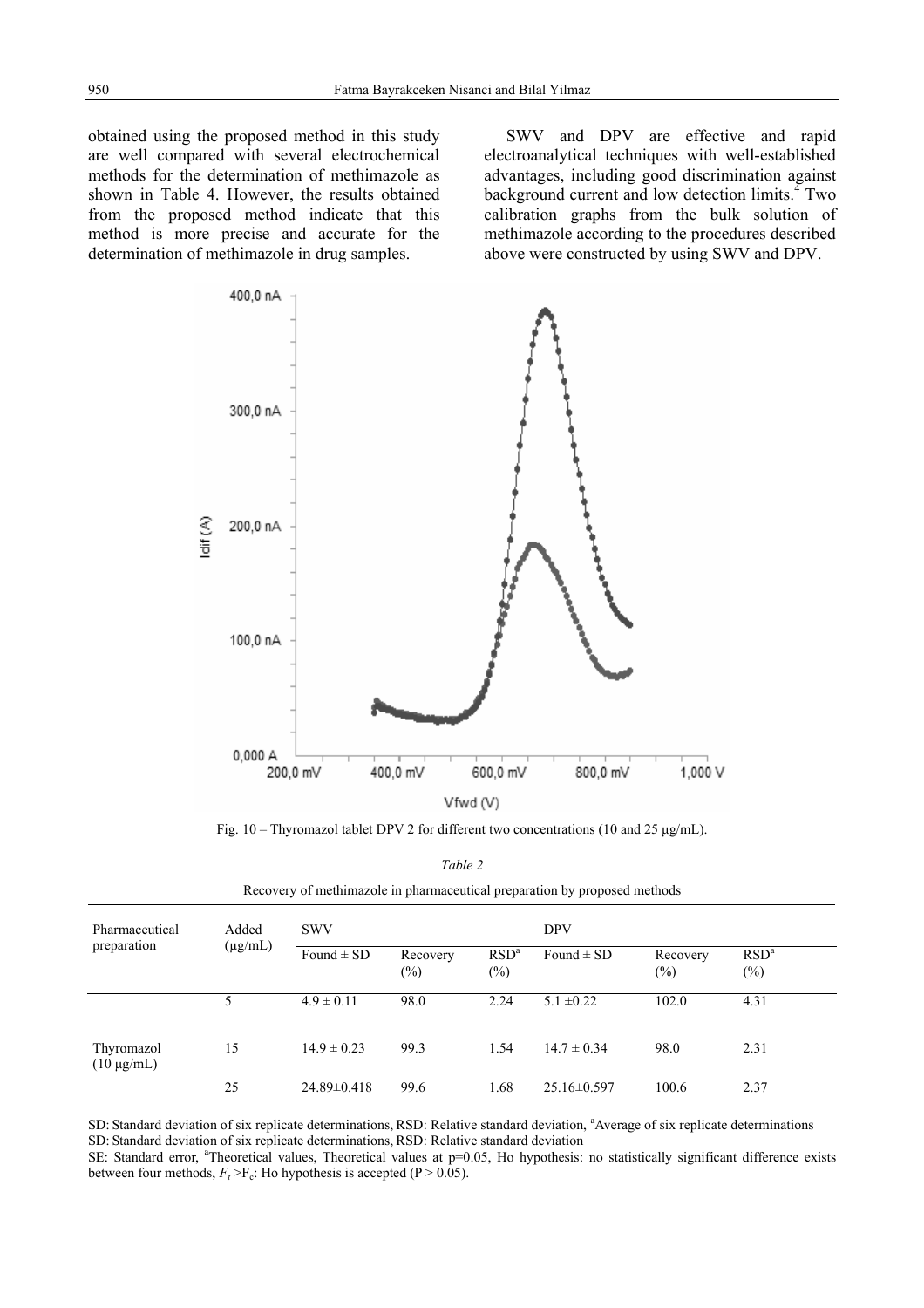| Comparison or the proposed and reported memods for determination or memmiazore    |                                            |                                           |                              |                  |  |
|-----------------------------------------------------------------------------------|--------------------------------------------|-------------------------------------------|------------------------------|------------------|--|
| Electrode construction                                                            | Linear range<br>$(\mu M)$                  | LOD <sup>a</sup><br>nM                    | Reproducibility<br>$(\%RSD)$ | Reference        |  |
| Acetylene black/chitosan film modified<br>glassy carbon electrode                 | $0.1 - 20$                                 | $20 \text{ nM}$                           | 3.10                         | 15               |  |
| Multi-walled carbon nanotube modified<br>glassy carbon electrode                  | $0.1 - 500$                                | $30 \text{ nM}$                           | 2.64                         | 16               |  |
| Carbon paste electrode modified with a $1.0-100$<br>Schiff base complex of cobalt |                                            | $500 \text{ nM}$                          | <4.5                         | 17               |  |
| Gold electrode                                                                    | 5-30 $\mu$ g/mL<br>$(0.044 - 0.263 \mu M)$ | 0.06<br>$\mu$ g/mL<br>$(52.5 \text{ nM})$ | 2.76                         | Proposed<br>work |  |

*Table 3*

Comparison of the proposed and reported methods for determination of methimazole

*Table 4*

Comparison of analytical parameters of proposed work with previously reported in the literature

| <b>Parameters</b>     | <b>SWV</b> | <b>DPV</b> | Reported method <sup>16</sup> | Reported method <sup>17</sup> |
|-----------------------|------------|------------|-------------------------------|-------------------------------|
| Mean (recovery $\%$ ) | 99.8       | 100.1      | 98.6                          | 96.9                          |
| <b>SD</b>             | 0.634      | 1.344      | $\qquad \qquad \blacksquare$  | -                             |
| $%$ RSD               | 0.635      | 1.343      | 2.64                          | 4.50                          |
| Variance              | 0.402      | 1.806      | $\overline{\phantom{a}}$      | $\overline{\phantom{0}}$      |
| t-test $(2.228)^a$    | 0.921      |            | $\overline{\phantom{a}}$      | -                             |
| F- test $(5.1)^{a}$   | 4.05       |            | $\overline{\phantom{a}}$      | -                             |

LOD<sup>a</sup>: Limit of detection

### **CONCLUSIONS**

In this study,  $Bi<sub>2</sub>O<sub>3</sub>/Au$  nanostructure sensor was fabricated and a validated square wave and differential pulse voltammetric procedure was developed and successfully applied to the estimation of methimazole in tablet samples. SWV and DPV are effective and rapid electroanalytical techniques with<br>well-established advantages, including good well-established advantages, including discrimination against background current and low detection limits. And the methods are requiring less than 3 min to run samples. Therefore, the methods can be used effectively without separation for routine analysis of methimazole in pure form and its formulations. Also to proposed sensor has easy fabrication and low cost.

*Acknowledgements:* Atatürk University is gratefully acknowledged for the financial support of this work.

#### **REFERENCES**

- 1. M. Aletrari, P. Kanari, D. Partassides and E. Loizou, *J. Pharm. Biomed. Anal.,* **1998**, *16*, 785-792.
- 2. J. E. F. Reynolds, in "The Extra Pharmacopoeia", 29th edition,The Pharmaceutical Press, London, 1985, p. 682- 688.
- 3. H. Y. Aboul-Enein and A. A. Al-Badr, "Analytical Profiles of Drug Substance", K. Forey (Ed.), Chap. 18, Academic Press, NewYork, 1979, p. 351-371.
- 4. A. P. Weetman, A. M. McGregor and R. Hall, *Clin. Endocrinol.*, **1984**, *21*, 163-172.
- 5. K. Nikolic, K. Velasevic, *Pharmazie,* **1987**, *42*, 698-700.
- 6. A. Berka, K. Velasevic and K. Nikolic, *Pharmazie*, **1989**, *44*, 499-500.
- 7. G. Moretti, P. Betto, P. Cammarata, F. Fracassi, M. Giambenedetti and A. Borghese, *J. Chromatogr. B*, **1993**, *616*, 291-295.
- 8. M. G. Elbardicy, Y. S. Elsaharty and M. S. Tawakkol, *Spectrosc. Lett.,* **1991**, *24*, 1079-1096.
- 9. C. Sanchezpedreno, M. I. Albero, M. S. Garcia and V. Rodenas, *Anal. Chim. Acta,* **1995**, *308*, 457-461.
- 10. M. S. Garcia, M. I. Albero and C. Sanchezpedreno, *L. Tobal, Analyst*, **1995**, *120*, 129-133.
- 11. S. Pinzanti, G. Papeschi and E. LaPorta, *J. Pharm. Biomed. Anal.,* **1983**, *1*, 47-53.
- 12. S. Zhang, W. Sun, W. Zhang, W. Qi, L. Jin, K. Yamamoto and S. Tao, *J. Jin, Anal. Chim. Acta,* **1999**, *386*, 21-30.
- 13. A. Wang, L. Zhang, S. Zhang and Y. Fang, *J. Pharm. Biomed. Anal.,* **2000**, *23*, 429-436.
- 14. M. Aslanoglu and N. Peker, *J. Pharm. Biomed. Anal.,* **2003**, *33*, 1140-1143.
- 15. W. Yazhen, *Bioelectrochem.* **2011**, *81*, 86-90.
- 16. Z. H. Zhang, Y. F. Hu, H. B. Zhang, L. J. Luo and S. Y. Yao, *J. Electroanal. Chem.*, **2010**, *644*, 7-16.
- 17. R. Jain and J. A. Rather, *Colloids and Surfaces B: Biointerfaces*, **2011**, *83*, 340-348.
- 18. H. Lin, X. Ji, Q. Chen, Y. Zhou, C. E. Banks and K. Wu, *Electrochem. Commun.,* **2009**, *11*, 1990-1998.